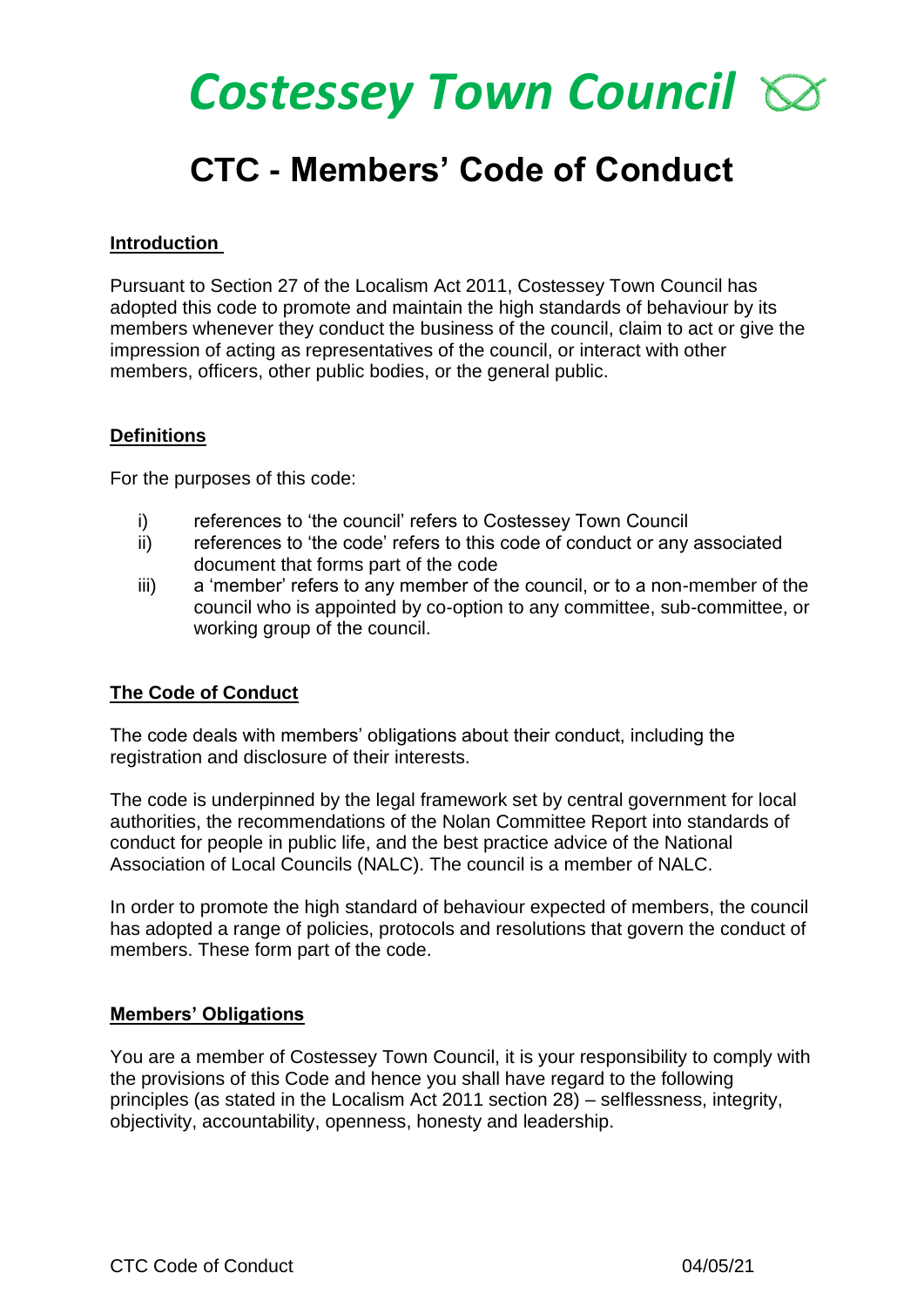You must promote and support high standards of conduct when serving in your public post, in particular as characterised by the following requirements, by leadership and example.

Accordingly, when acting in your capacity as a member or co-opted member:

- ➢ Selflessness You must act solely in the public interest and should never improperly confer an advantage or disadvantage on any person or act to gain financial or other material benefits for yourself, your family, a friend or close associate.
- ➢ Integrity You must not place yourself under a financial or other obligation to outside individuals or organisations that might seek to influence you in the performance of your official duties.
- ➢ Objectivity When carrying out your public duties you must make all choices, such as making public appointments, awarding contracts or recommending individuals for rewards or benefits, on merit.
- $\triangleright$  Accountability You are accountable for your decision to the public and you must co-operate fully with whatever scrutiny is appropriate to your office.
- ➢ Openness You must be as open as possible about your decisions and actions and the decisions and actions of your authority, and should be prepared to give reasons for those decisions and actions.
- ➢ Honesty You must declare any private interests, both pecuniary and nonpecuniary, that relate to your public duties, and must take steps to resolve any conflicts arising in a way that protects the public interest, including registering and declaring interests in a manner conforming with the procedures set out below.
- $\triangleright$  Leadership Holders of public office should promote and support these principles, by leadership and by example and should act in a way that secures or preserves public confidence.

You should conduct yourself in accordance with these principles, which underpin the purpose and provisions of the Code of Conduct.

#### **General Obligations**

You must: -

- $\triangleright$  treat others with courtesy and respect;
- $\triangleright$  when reaching decisions on any matter, do so on the merits of the circumstances and in the public interest and have reasonable regard to relevant advice provided to you by an officer of the council.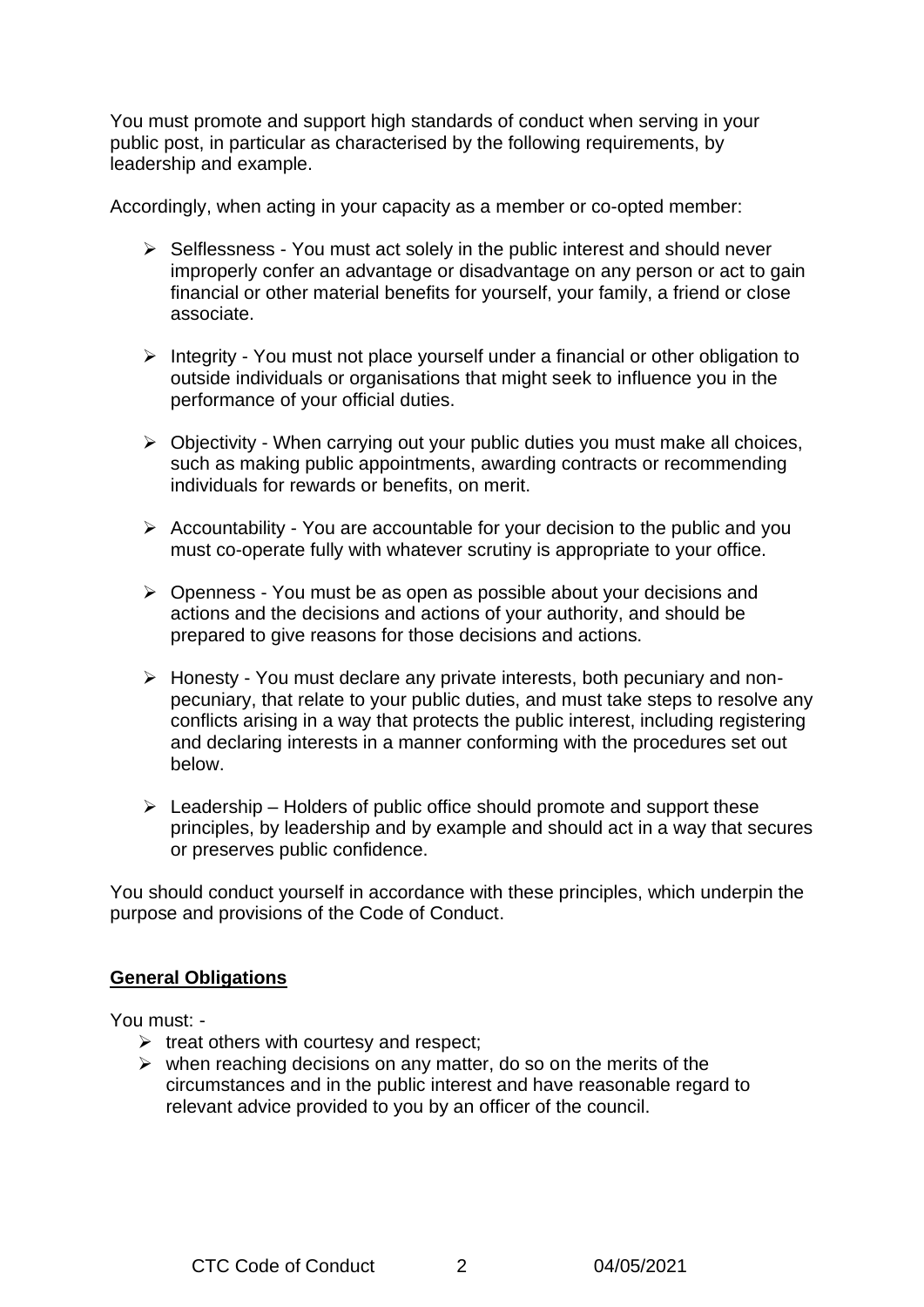You must not: -

- $\triangleright$  attempt to use your position as a Member to confer on or secure for yourself or any other person, an advantage or disadvantage;
- $\triangleright$  do anything which may cause the Council to breach a statutory duty including any of the equality duties in section 149 of the Equality Act 2010);
- ➢ bully any person (bullying may be characterised as any single act or pattern of offensive, threatening, aggressive, antagonistic, intimidating, malicious, insulting or humiliating behaviour; an abuse or misuse of power or authority which attempts to undermine or coerce or has the effect of undermining or coercing an individual or group of individuals by gradually eroding their confidence or capability which may cause them to suffer stress or fear);
- $\triangleright$  do anything which compromises or is likely to compromise the impartiality of those who work for, or on behalf of, the Council;
- $\triangleright$  disclose information given to you in confidence by anyone, or information acquired by you which you believe, or ought reasonably to be aware, is of a confidential nature, except where–
	- i) you have the consent of the Town Clerk or another person authorised to give it;
	- ii) you are required by law to do so; the disclosure is in the public interest as defined in Section 43(B)(1) of the Public Interest Disclosure Act 1998
	- iii) you have a safeguarding concern which must be disclosed under the requirements of the Safeguarding Vulnerable Groups Act 2006 and subsequent amendments or revisions

You must, when using or authorising the use by others of the resources of your authority, ensure that such resources are not used improperly for political purposes (including party political purposes) and you must have regard to any applicable Local Authority Code of Publicity made under the Local Government Act 1986.

#### **Registering and declaring pecuniary and non-pecuniary interests**

You must, within 28 days of taking office as a member or co-opted member, notify South Norfolk Council's monitoring officer of any disclosable pecuniary interest as defined by regulations made by the Secretary of State, where the pecuniary interest is yours, your spouse's or civil partner's, or is the pecuniary interest of somebody with whom you are living as a husband or wife, or as if you were civil partners.

In addition, you must, within 28 days of taking office as a member or co-opted member, notify South Norfolk Council's monitoring officer of any disclosable pecuniary or non-pecuniary interests which your authority has decided should be included in the register.

Your registration of personal interests should be guided by your duty to act in Conformity with the Principles of Public Life. The rules on registering and declaring interests are intended to promote openness and transparency to give the public confidence that councillors are putting the public interest first and are not benefiting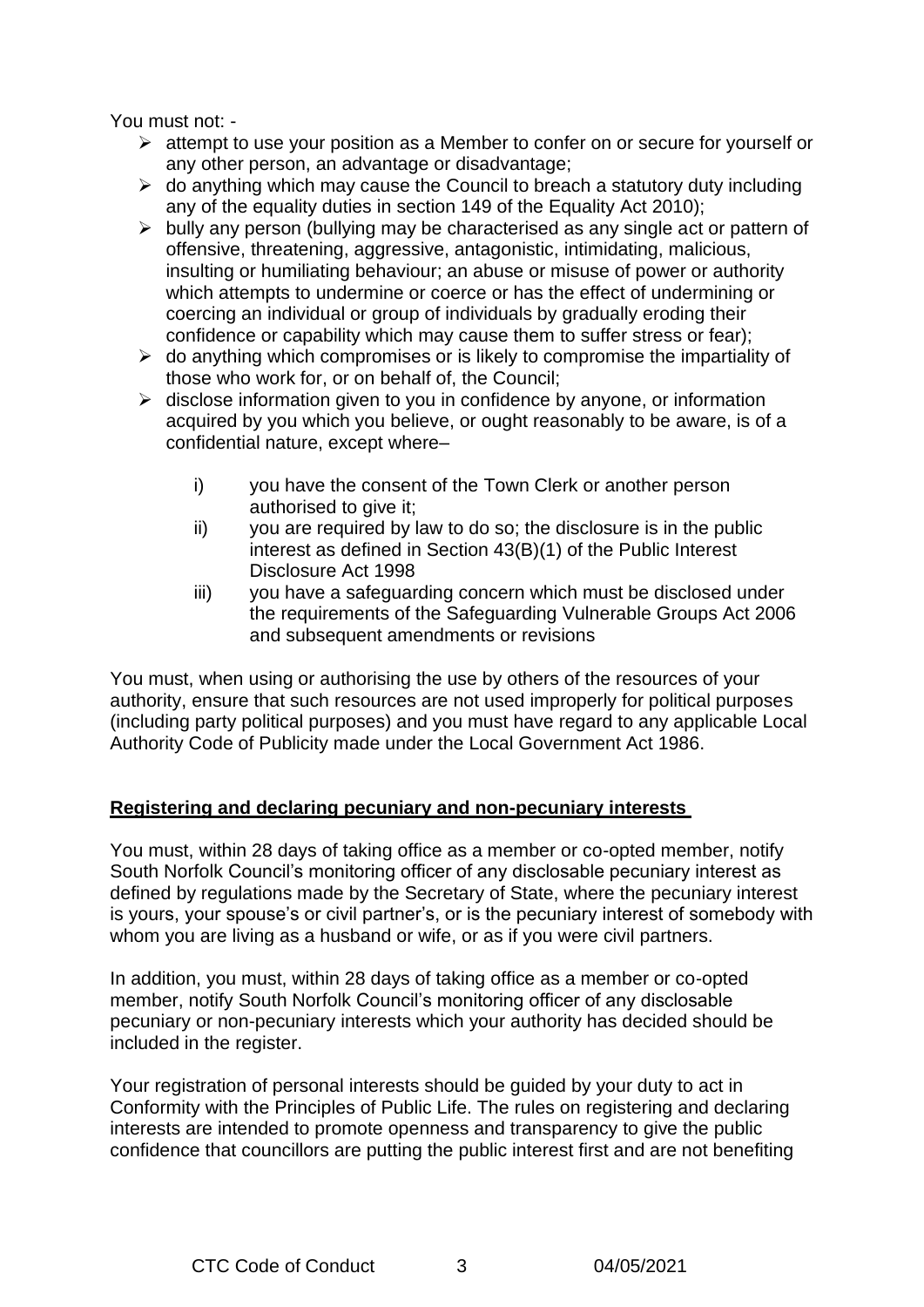their own financial affairs from being a councillor.

You should consider your obligations in respect of registering and declaring interests within this context. As a general rule, if you are in any doubt about your situation you should register or declare an interest. This provides openness and transparency, protects the public interest, the local authority's decision and your own position.

Your register of interests is a public document available on South Norfolk Council's website and should contain sufficient details to ensure that the nature of your interest is clear to members of the public. In the case of an interest in land this should include a sufficient description of the land to enable it to be identified.

To ensure openness and transparency, in addition to the interests you are required to register by law, you are encouraged to consider including details of the following on your register of interests:

- Any body of which you are a member or in a position of general control or management and to which you are appointed or nominated by the Council;
- Any body exercising functions of a public nature of which you are a member or in a position of general control or management;
- Any body directed to charitable purposes of which you are in a position of general control or management;
- Any body whose principal purposes include the influence of public opinion or policy (including any political party or trade union) of which you are a member or in a position of general control or management.
- Details of any gift, benefit or hospitality with a value in excess of  $E$  50 which you have accepted as a member from any person or body other than the Council.

All councillors must make sure their online records are correct and up-to-date

If an interest has not been entered onto the authority's register you must disclose the interest to any meeting of the authority at which you are present, where you have a disclosable interest in any matter being considered and where the matter is not a sensitive interest.

Following any disclosure of any interest which is not on the authority's register or the subject of pending notification, you must notify the monitoring officer of the interest within 28 days beginning with the date of disclosure.

Unless dispensation has been granted, you may not participate in any discussion or, vote on, or discharge any function related to any matter in which you have a pecuniary interest as defined by regulations made by the Secretary of State. See guidance at appendix A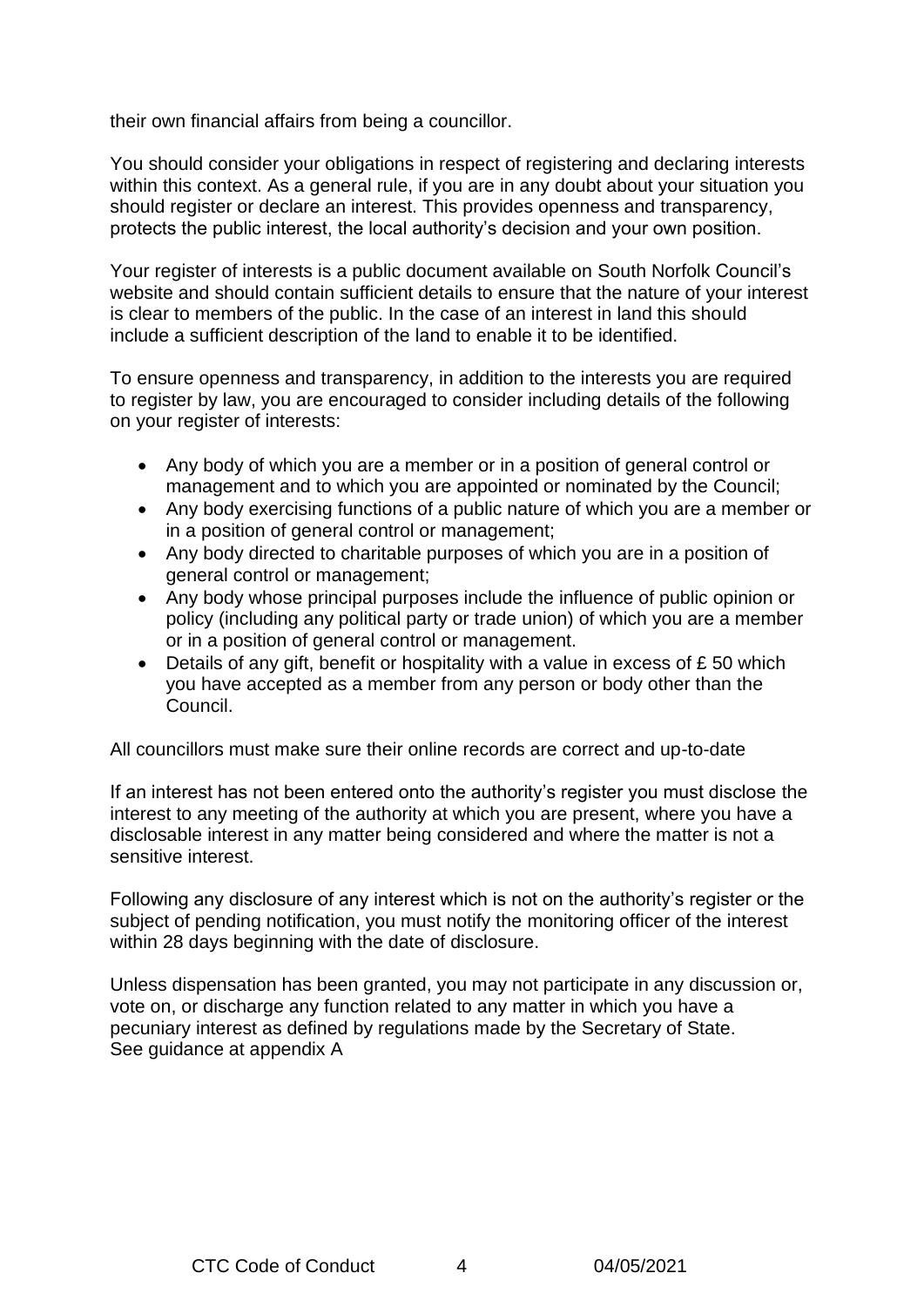#### **Dual-Hatted Councillors**

These are Councillors who serve on two or more relevant authorities; for instance, a Councillor who is both a District/County and Town Councillor.

A dual-hatted Councillor should declare an interest if taking part in a council meeting and an issue is under discussion which affects that Councillor's other authority, then provided that they do not have a prejudicial interest, the dual hatted Councillor only needs to declare a personal interest if they intend to speak on the matter involving the other authority. If the Councillor does speak on the matter then they must declare a personal interest, but they are still able to vote.

Councillors must consider carefully, however, if the nature of the matter under discussion means that their membership of another authority may also give rise to a prejudicial interest.

For dual-hatted members who would not otherwise have a prejudicial interest for any other reason, a prejudicial interest will arise as a result of membership of the other authority if all of the following conditions are met:

- the matter affects the other authority's financial position or is about a licensing or regulatory matter applied for by the other authority
- the matter does not fall within one of the exempt categories of decisions
- a reasonable member of the public with knowledge of the relevant facts would believe that the member's ability to judge the public interest would be impaired

Where a regulatory application, including a matter of consent or approval, is made by a body on a member's register of interests, or a matter is discussed that would impact upon the financial interests of a body on a member's register of interests, then a prejudicial interest will arise.

For example, if a town council planning application was being considered at a district council meeting, a member of the planning committee who is also a town council member would need to declare a personal and prejudicial interest when that matter is considered and not take part in the discussion or vote.

#### **Bias and Predetermination**

Decisions, particularly in regulatory matters such as planning and licensing, may be challenged and ruled unlawful on the ground of bias. The test is whether a fairminded and informed observer, having considered the facts, would conclude that there was a real possibility that the councillor was biased. In particular, under the Council's Code of Conduct for Members, bias would occur if you placed yourself under a financial or other obligation to third parties that might seek to influence you in the performance of your official duties.

The rules on registration and declaration of interests are intended to protect councillors against allegations of bias and predetermination. This also applies when a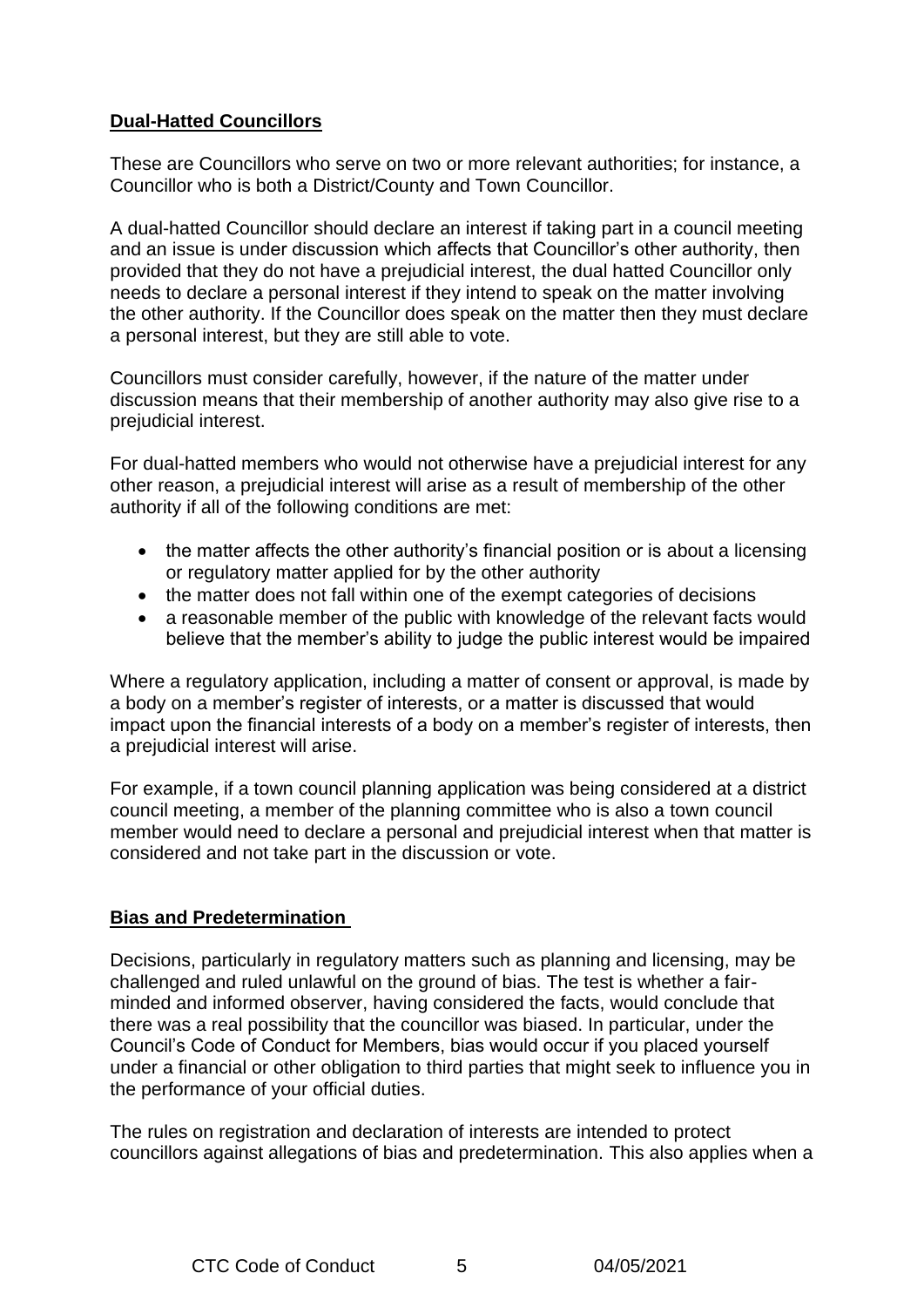councillor is lobbied by members of the public on a particular matter and should be declared to avoid allegations of bias and predetermination.

The Localism Act 2011 has clarified the rules on predetermination. Predetermination occurs where someone has a closed mind so that they are unable to apply their judgment fully and properly to the issue requiring a decision. This can lead to legal challenges and decisions being set aside.

The Act makes it clear that a councillor is not deemed to have had a closed mind on an issue just because they have indicated what view they have taken or may take before the issue is decided. A councillor is not, for example, prevented from participating in discussion of an issue or voting on it if they have campaigned on the issue or made public statements about their approach to it.

The general position, however, remains that, whatever their views, Councillors must approach their decision-making with an open mind in the sense that they must have regard to all material considerations and must be prepared to change their views if persuaded that they should.

Whether or not there is actual or apparent bias or predetermination is a question of fact to be considered in each case. Where this may be an issue for a Councillor advice should be sought at an early stage and in any event before the decision concerned is made.

#### **Approved by Full Council on 10 December 2019**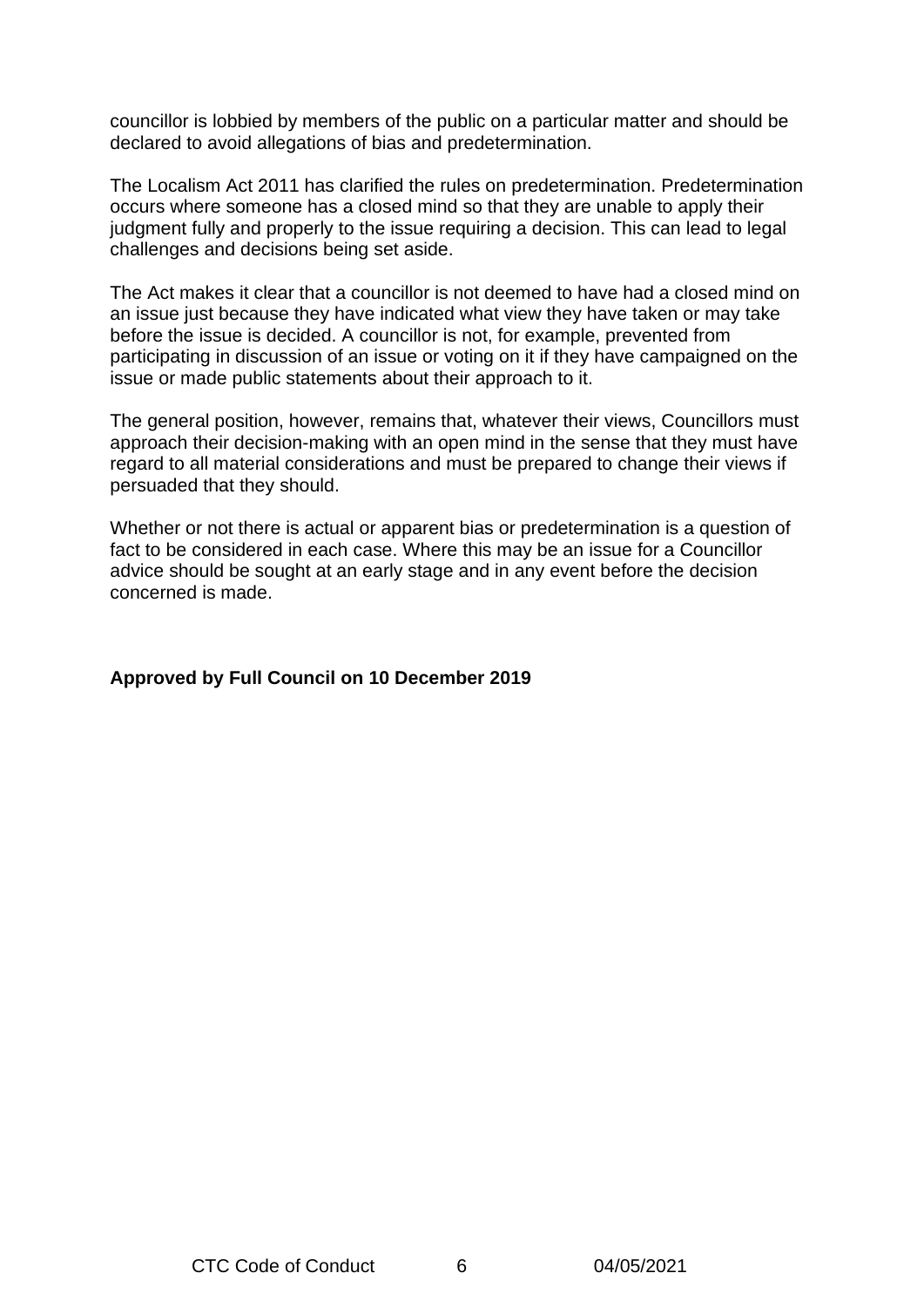#### APPENDIX A

### **"Disclosable Pecuniary Interests"**

| 1. Employment, office, trade,<br>profession or vocation | Any employment, office trade,<br>profession or vocation carried out for<br>profit or gain.                                                                                                                                                                                                             |
|---------------------------------------------------------|--------------------------------------------------------------------------------------------------------------------------------------------------------------------------------------------------------------------------------------------------------------------------------------------------------|
| 2. Sponsorship                                          | Any payment or provision of any other<br>financial benefit (other than from the<br>relevant authority) made or provided<br>within the relevant period in respect of<br>any expenses incurred by the Member<br>in carrying out duties as a member, or<br>towards the election expenses of<br>Members.   |
|                                                         | This includes any payment or financial<br>benefit from a trade union within the<br>meaning of the Trade Union and<br>Labour Relations (Consolidation) Act<br>1992 (a)                                                                                                                                  |
| 3. Contracts                                            | Any contract which is made between<br>the relevant person (or a body in which<br>the relevant person has a beneficial<br>interest) and the relevant authority:<br>a. Under which goods or services are<br>to be provided or works are to be<br>executed; and<br>b. Which has not been fully discharged |
| 4. Land                                                 | Any beneficial interest in land which is<br>within the area of your authority. i.e.<br>the address of the property or Land<br>Registry number. If you live in the<br>authority's area you should include<br>your home address under this heading<br>as owner, lessee or tenant.                        |
| 5. Licences                                             | Any licence (alone or jointly with<br>others) to occupy land in the area of<br>the relevant authority for a month<br>or longer                                                                                                                                                                         |
| 6. Corporate tenancies                                  | Any tenancy where (to the Members<br>knowledge):                                                                                                                                                                                                                                                       |